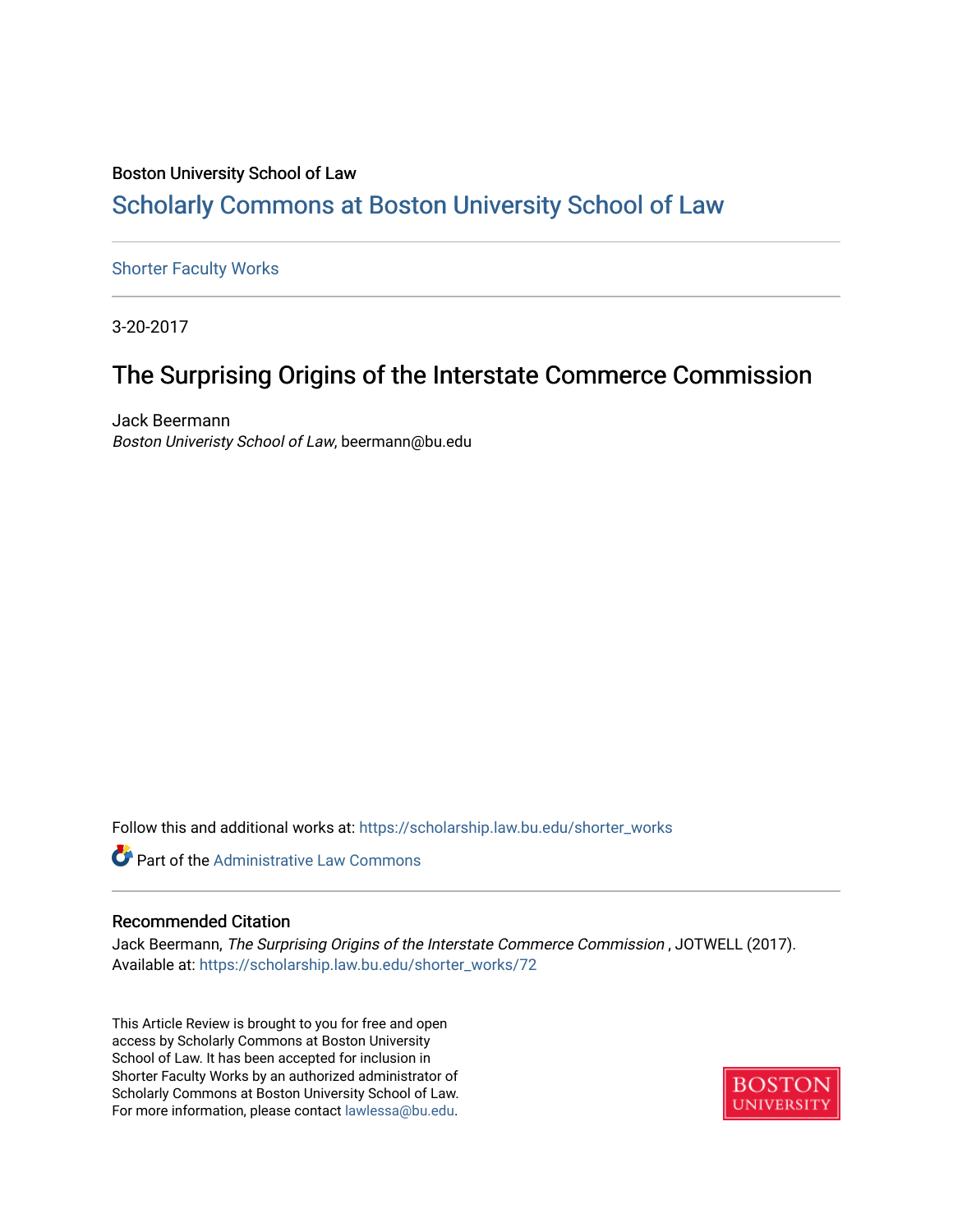# **The Surprising Origins of the Interstate Commerce Commission**

**Author :** Jack Beermann

**Date :** March 20, 2017

Jed Handelsman Shugerman, The Dependent Origins of Independent Agencies: The Interstate Commerce Commission, the Tenure of Office Act, and the Rise of Modern Campaign Finance, 31 **J.L. & Pol.** 139 (2015), available at [SSRN](https://papers.ssrn.com/sol3/Papers.cfm?abstract_id=2579382).

Many law review articles fail to live up to the promise of their titles or abstracts, leaving disappointed readers in their wake. Others have titles that hide the ball. Behind the wordy and somewhat bland title of [Jed Shugerman](https://www.fordham.edu/info/23180/jed_shugerman)'s 2015 article—[The Dependent Origins of Independent Agencies: The Interstate Commerce Commission, the Tenure of Office](https://papers.ssrn.com/sol3/Papers.cfm?abstract_id=2579382) [Act, and the Rise of Modern Campaign Finance](https://papers.ssrn.com/sol3/Papers.cfm?abstract_id=2579382)—lies a fascinating new take on the origins of independent agencies.

The identification of the Interstate Commerce Commission (ICC) as the first modern independent regulatory agency is familiar to scholars of American administrative law. The ICC, created in 1887, was the first federal agency with the hallmarks of independence—multiple commissioners appointed by the President with the advice and consent of the Senate, staggered terms of specified duration (six years in this case), removal by the President only for "inefficiency, neglect of duty, or malfeasance and office," and a requirement of bipartisan membership.

As Shugerman explains, the standard account for this innovation has been Congress's desire to insulate the ICC from political influence, mainly from the President but also to an extent from Congress itself. Shugerman disputes this, claiming that "Congress designed the ICC to be politically accountable to the Senate, but the Commission was also envisioned to be accountable to the President." (P. 172.) The true reason for the establishment of the ICC as a regulatory agency, as Shugerman's research and analysis reveals, was to provide an incentive for interest groups to make campaign donations to politicians, mainly the President and Senators, as a substitute for the assessments that federal patronage employees previously paid to their political party.

In the early 1880s, the system of patronage assessments was breathing its last, and an alternative source of campaign funding was needed. At the same time, Congress repealed the Tenure of Office Act, which required Senate consent to the removal of many federal officers. The repeal is puzzling because the Senate joined in reducing its own power. Shugerman explains the repeal as a result of "the declining importance of assessments and patronage, a rise in intraparty factionalism, and the luck of personal animosities." (P. 160.) And also about this time, "[f]armers, merchants and other shippers denounced the railroads' predatory pricing and demanded regulation." (P. 165.)

While this demand for regulation set the stage for the enactment of the Interstate Commerce Act, Shugerman's thesis is that the need for a source of campaign funding heavily influenced the form of federal regulation. Railroads represented one of the most lucrative industries in the country, and their owners would eagerly use campaign contributions to procure favorable treatment by the Commission. As Shugerman colorfully puts it, while "[t]here was no smoking gun connecting the supporters of the commission to an agenda to extract railroad campaign contributions . . ., there is something of a bloody knife: the opponents of the commission made this link." (P. 171.) As one opponent quoted by Shugerman put it, the Act would "force railroad capital into the canvass to secure the election of a man who will bend its knee to their wishes." (P. 172.)

Shugerman's other main piece of evidence is that the alternative offered in Congress to Commission enforcement was private enforcement through litigation in federal or state court. That alternative, however, would not provide any incentive for campaign contributions by either side, since the politically insulated courts would be where the actions is. Thus, Congress chose to create a Commission, under political influence, with enforcement powers. In fact,